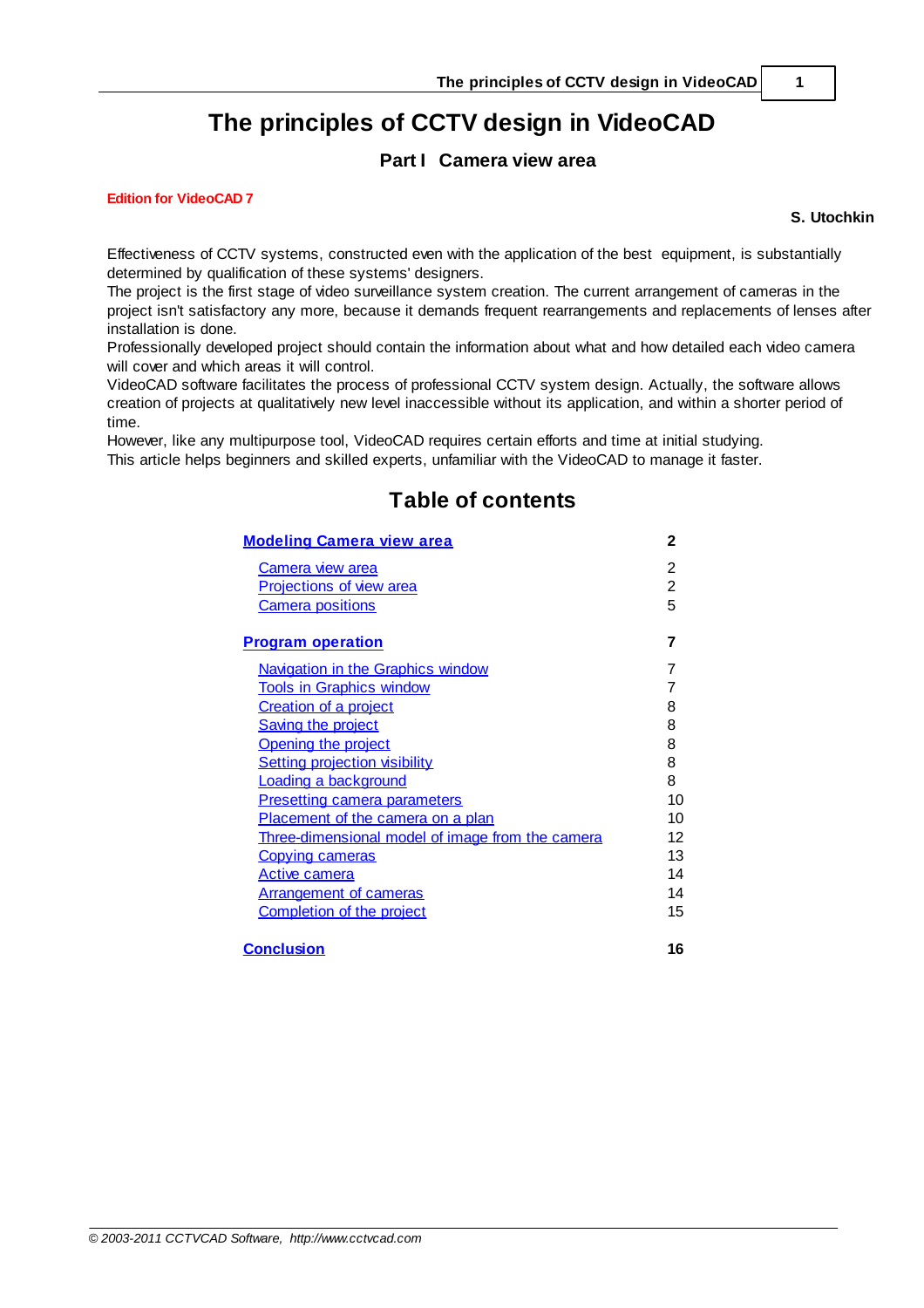# <span id="page-1-0"></span>**Modeling Camera view area**

Before starting to work with this program, it is necessary to specify modeling **camera view area** in VideoCAD.

### <span id="page-1-1"></span>**Camera view area**

View area is a three-dimensional geometrical pyramid-shaped figure (a convex tetrahedral angle) with the vertex, starting from a camera lens. All objects (or parts of objects) inside the pyramid will be visible on the screen, when **it is not shaded by other objects on the scene**. The objects outside the pyramid will not be visible.



**Fig. 1. Camera view area. Side view. Fig. 2. Image on the screen from the same camera.**

View area can be infinite or limited by ground and other objects. Angles between view area faces are calculated in VideoCAD automatically on the base of **lens focal length** and **image sensor format**.

Thus, having set a lens focal length and image sensor format, we completely determine the form and the size of *view area.*

Let's name the top side of this pyramid, which corresponds to the top image border on the screen "**view area upper bound**". The bottom side of the pyramid, which corresponds to the bottom border of the screen we will name "**view area lower bound**" (**Fig. 1, Fig. 2**).

## <span id="page-1-2"></span>**Projections of view area**

*It's much more convenient and quick to design CCTV systems in two-dimensional space, than in three*dimensional one. This, probably, explains why the 3D design software in video surveillance is not used much and *why the view area was modeled in the form of a triangle or a rectangle.*

Thus, it is necessary to model a view area in the form of a two-dimensional figure and it is quite easy to do.

In VideoCAD we can get **horizontal and vertical projections of a view area**. However in design process the **horizontal projection**, i.e. projection on location plan, is more often used.

Let's consider the most common case of camera installation: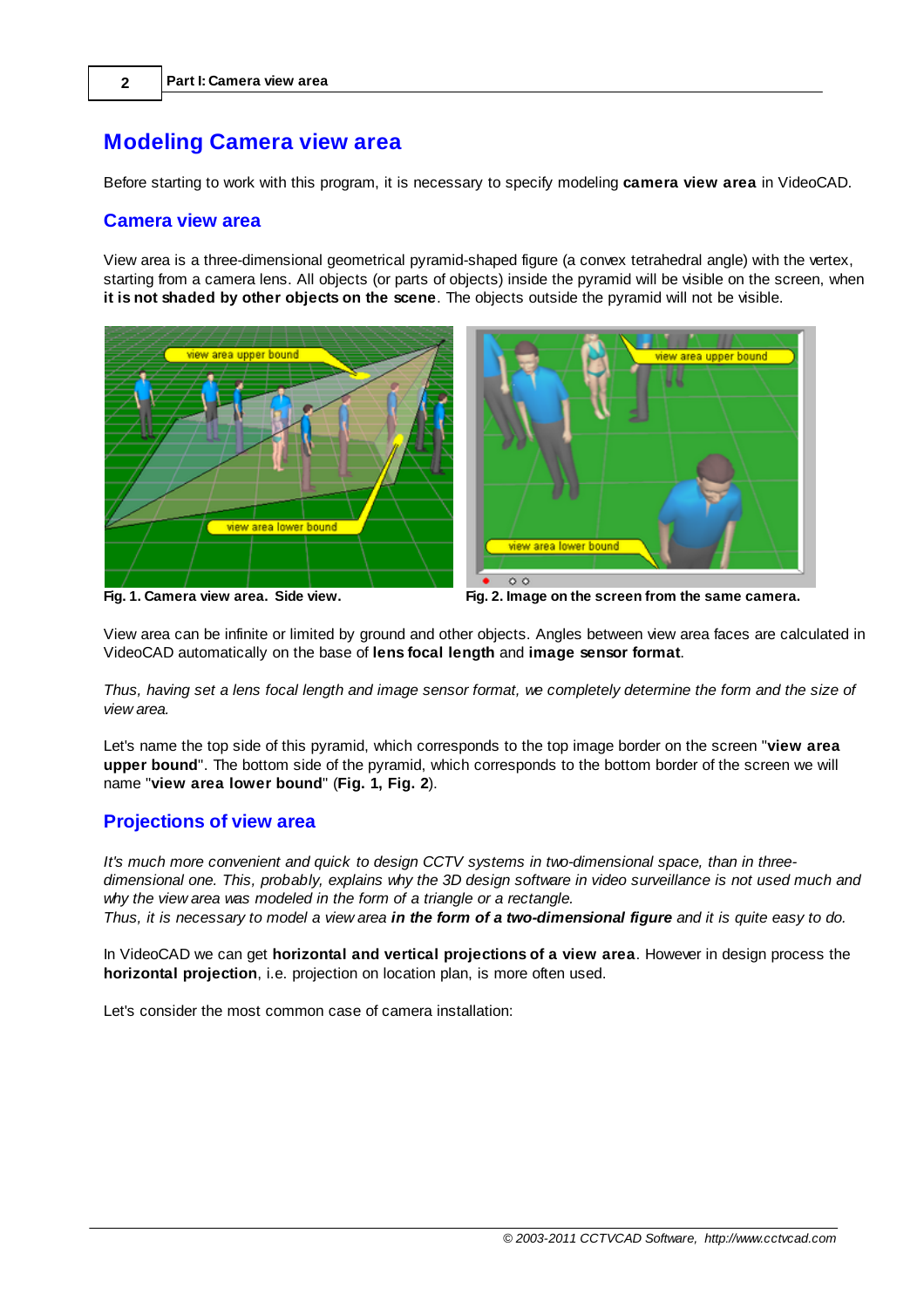

**Fig. 3. Camera view area projections.**

As a rule, we are not interested in the whole view area, but only in **its part in the certain range of heights**. If project obtained section of the pyramid in the specified range of heights on a horizontal plane, we'll get a **horizontal projection of the view area**.

Horizontal projection of a view area in VideoCAD is determined by the following **key parameters**:

- **Height of view area upper bound;**
- **Height of view area lower bound;**
- **View area upper bound distance.**

On the **Fig. 3** we can see the meaning of the following parameters: **Height of view area upper bound and Height of view area lower bound**. Changing values of these heights, we'll get different sizes of projection, and any object, which is at the height between these bounds, and on a horizontal plane within the limits of horizontal projection of view area will be visible on the screen, when it is not shaded by other objects **on the scene**.

For example, if we are interested in people surveillance, who are not trying to hide from surveillance, it is enough to set 1 m. View area lower bound and 2 m. Height of view area upper bound. If crawling crossing of the controlled area is possible, then the lower bound should be lowered to zero. If surveillance over trucks is *necessary, the height of the upper bound should be lifted up to height of a truck.*

The last parameter which we should determine is the **View area upper bound distance**. From **Fig. 3** we can see, that this is the **projection on the horizontal plane of the distance from the camera to the intersection of View area upper bound with Height of view area upper bound** which we have set earlier.

Though the view area can be infinite, as a rule, we are interested in surveillance not only in a range of heights from the lower bound up to the upper bound of a view area, but also **up to the specified distance**. This distance is the **View area upper bound distance** in this particular position of camera.

Please, be aware that if the values of **Height of view area upper bound**, **View area upper bound distance** and **installation height of camera** are specified, then the position of the camera which is optimal for surveillance up to the specified height and specified distance is completely determined (**Fig. 4**). That means that it's not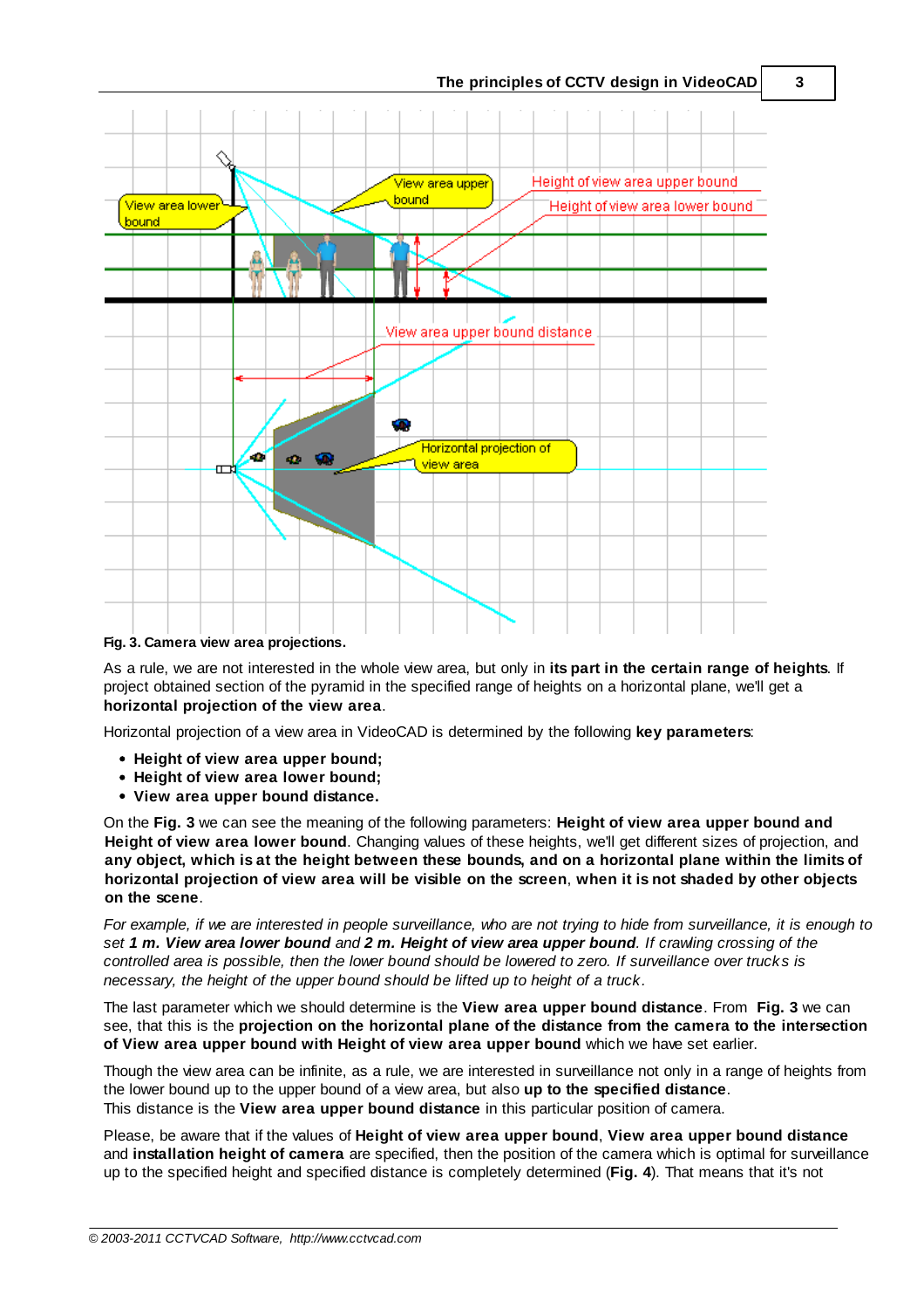necessary to introduce any other parameters, for example **angle of slope**. In case of change of the camera inclination, its position will not be optimum for surveillance up to the specified height and up to the specified distance.

*Camera position in VideoCAD is not determined by the Height of installation and Angle of slope , as in others 3D software, but by the Height of installation, Height of a view area upper bound and View area upper bound distance. It is much more convenient in practice, as we will see further in this article.*



#### **Fig. 4. Definition of the camera position in VideoCAD.**

Thus, in order to get the sizes and position of a **view area projection** in relation to a camera, it is necessary to set the following parameters (**Fig.3**):

- **Image sensor format and a lens focal length.**
- **Height of the camera installation.**
- **Heights of the upper and the lower bounds of view area.**
- **View area upper bound distance**

VideoCAD will calculate all other parameters of the **view area projection** and will display the projection graphically.

It is very convenient to work with such projections. It is enough to set the initial parameters defined above, to place a camera with a projection of view area to the location plan, and directly on the plan we'll see the area, within which the objects will be visible on the monitor screen.

*Designing in VideoCAD basically consists of creation, placing and editing of view areas' projections of cameras. For this purpose there are a lot of convenient tools.*

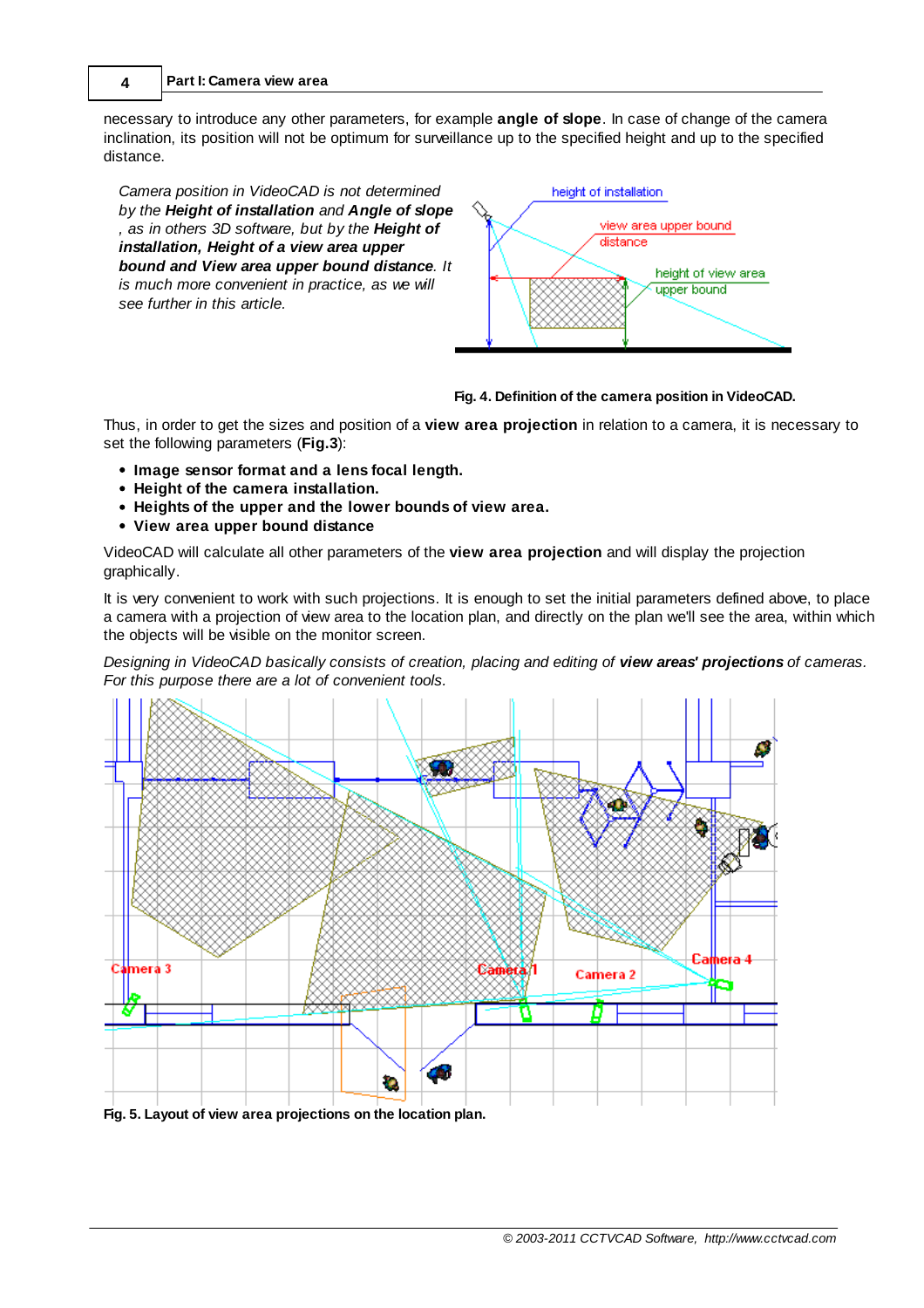# <span id="page-4-0"></span>**Camera positions**

We have considered only one, the most common camera position. Depending on a ratio of set parameters, there can be **8** such positions on each pointing direction of the camera (from left to the right or from right to the left).

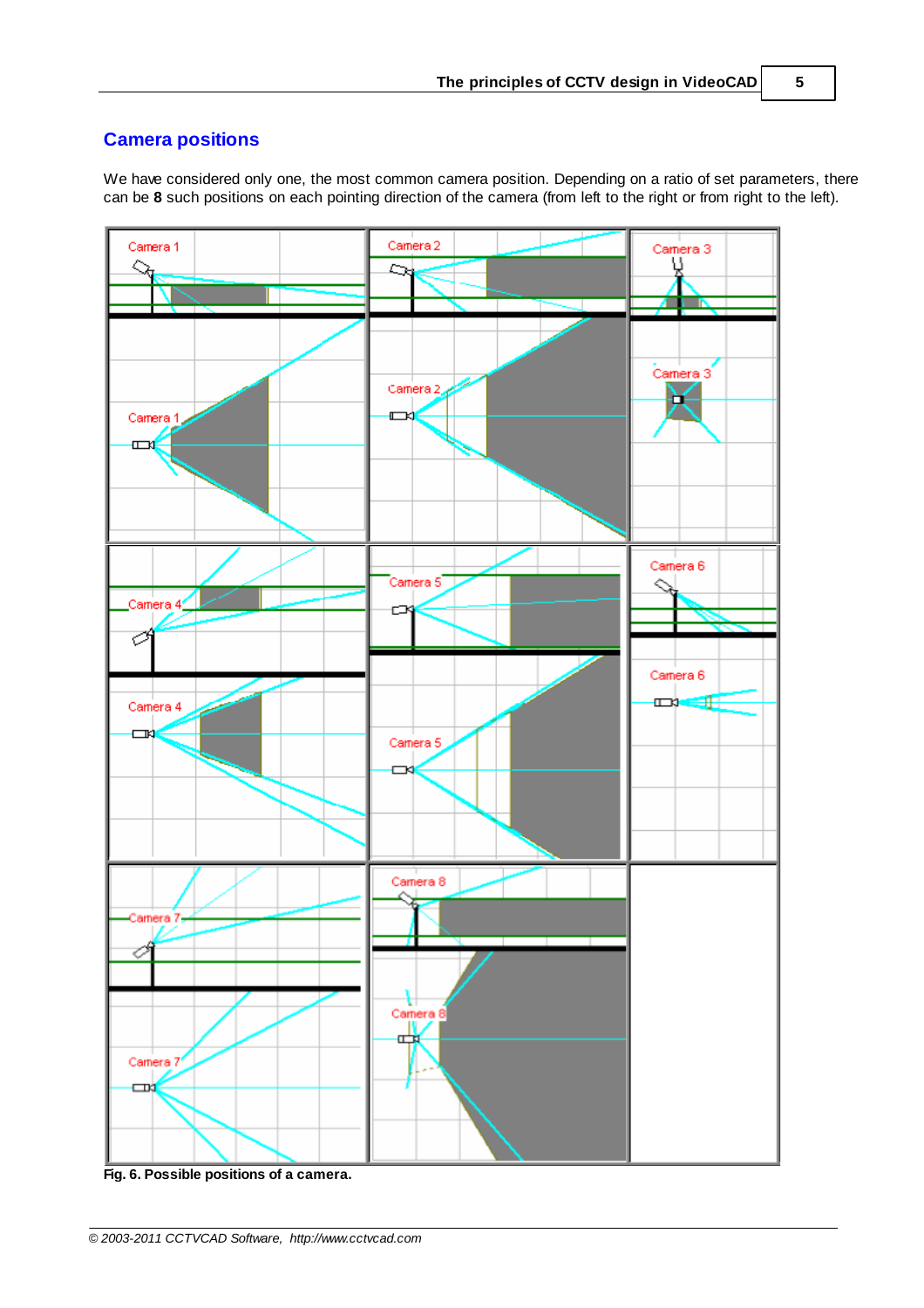### **6 Part I: Camera view area**

VideoCAD can calculate all positions. In any case an exact position of the camera and a projection are determined by the same parameters, mentioned above. But the meaning of parameters, depending on a camera position, can vary.

### *Cameras 2, 5, 8 have infinite projection of view area.*

Cameras 6 and 7 don't have it at all (obviously, positions of cameras 6 and 7 have no practical sense). View area upper bound distance of cameras 2 and 8 determines not the end, but the beginning of the view area *projection.*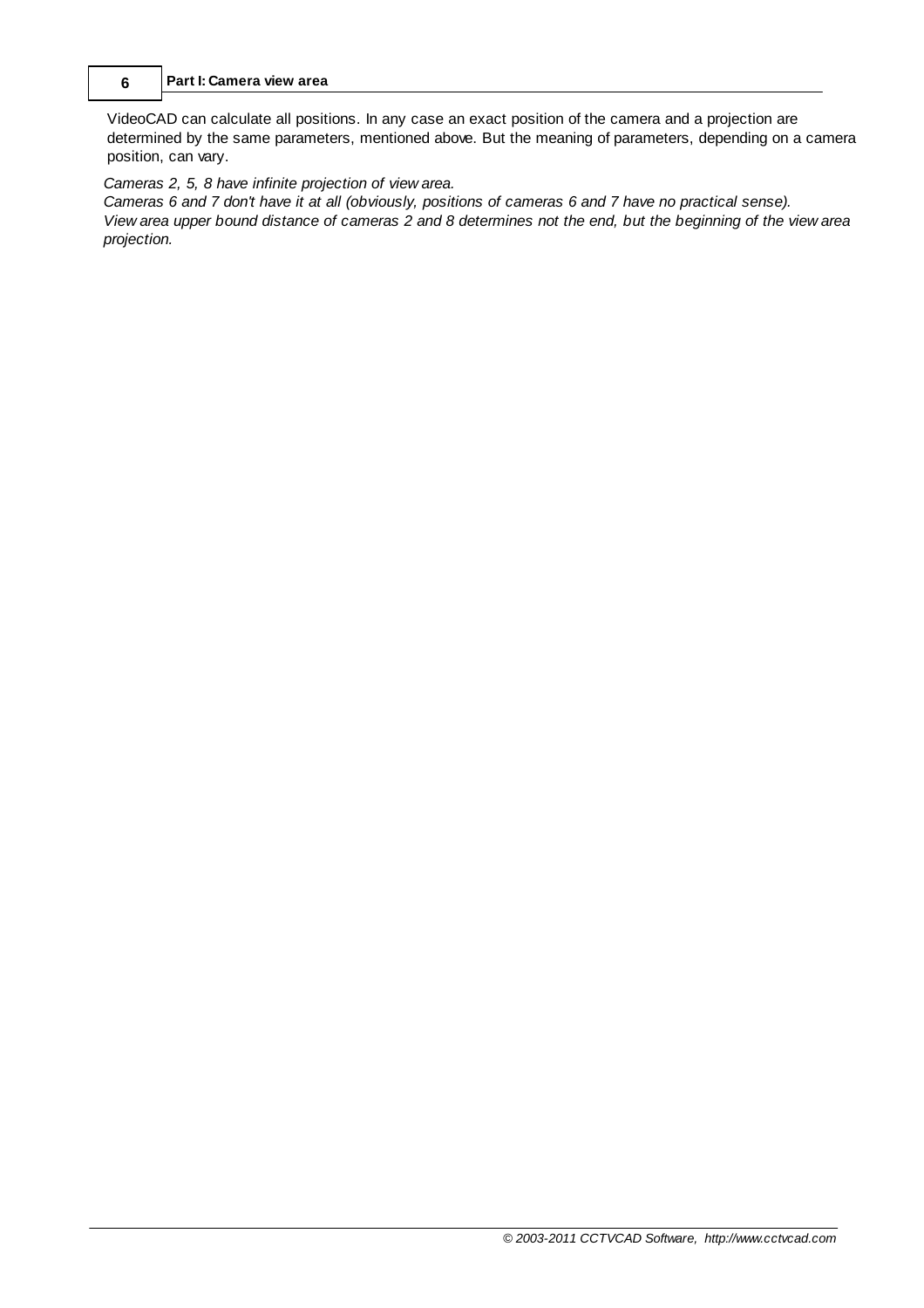# <span id="page-6-0"></span>**Program operation**

If you have not installed VideoCAD in your computer yet, do it now.

The order of installation and registration is described in detail in the ReadMe.txt file, which is in the archive of the *distribution kit of the program.*

All instructions are related to the version VideoCAD 7.0. If you use earlier version, please update it because the *version 7.0 has a lot of new options.*

At the first start of the program **Graphics window** is displayed, in which you can see one camera.



**Fig. 7. Graphics window.**

## <span id="page-6-1"></span>**Navigation in the Graphics window**

A **Wheel mouse** is particularly convenient when working in the **Graphics window**. Using the Wheel mouse you can change a drawing scale with the simultaneous zooming in the drawing sections pointed by the cursor. You can move the drawing by pressing and holding down the **mouse wheel** (or the middle button of it). If **Ctrl** is not pressed, the entire drawing can be dragged; if **Ctrl** is pressed, only the **horizontal projection** can be dragged.



To increase any screen area press in the corner of the area and hold the **right mouse button** then move the mouse with the right button pressed in the diagonal direction. At the same time you will see the **zoom window**. After releasing the button, the area inside the zoom window will be shown on the full screen.

\* A regular click of the right mouse button without moving between pressing and release displays the **pop-up** *menu, as well as in other programs.*

## <span id="page-6-2"></span>**Tools in the Graphics window**

VideoCAD has a lot of useful tools for designing. There are more and more of them with every new version. You can get to know the full list and purpose of each tool in **Help system**. To start your work with the VideoCAD it is enough to use only some tools which we'll examine during creation of a simple project.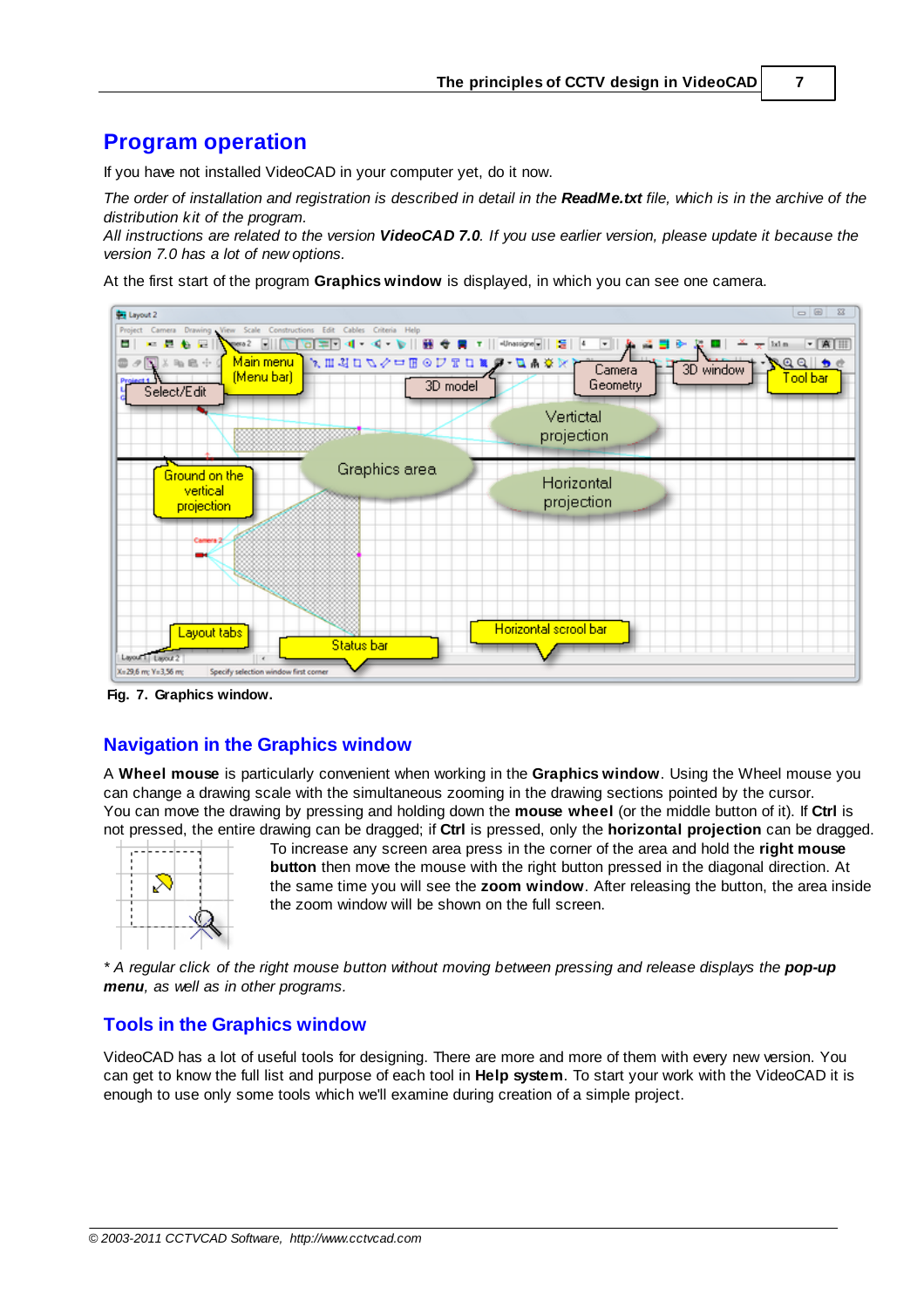## <span id="page-7-0"></span>**Creation of a project**

Create a new project (at the first start of the program a project is created automatically). **Main menu>Project>New**

In the dialog box of new project type the new project name and click **OK**.

It is possible to choose the **measurement system** for the new project: **Metric (meters, millimeters)** or **Imperial (feet, inches)**.



## <span id="page-7-1"></span>**Saving the project**

#### **Main menu>Project>Save as**

In the appearing dialog box choose a filename and a directory to save it.

## <span id="page-7-2"></span>**Opening the project**

To open the earlier saved project, click on the menu item: **Main menu>Project>Open**. In the appearing dialog box choose a project file and click **Open**.

## <span id="page-7-3"></span>**Setting projection visibility**

During creation of this simple project we'll work only with the **horizontal projection**, therefore hide the **vertical projection**, by clicking on the **Hide vertical projection** button **on** the **toolbar**.

\* To get the context help for any button on the toolbar click it by the right mouse button and then on the



*appeared item What's this?* .

## <span id="page-7-4"></span>**Loading background**

Though VideoCAD has its own drawing tools, it is more convenient to use the layout, already created in AutoCAD, Visio or in other graphic programs.

**\*.bmp, \*.jpg, \*.gif, \*.tif, , \*.png \*.emf, \*.emf+, \*.wmf, AutoCAD \*.dwg, \*.dxf** graphic files can be used as a background.

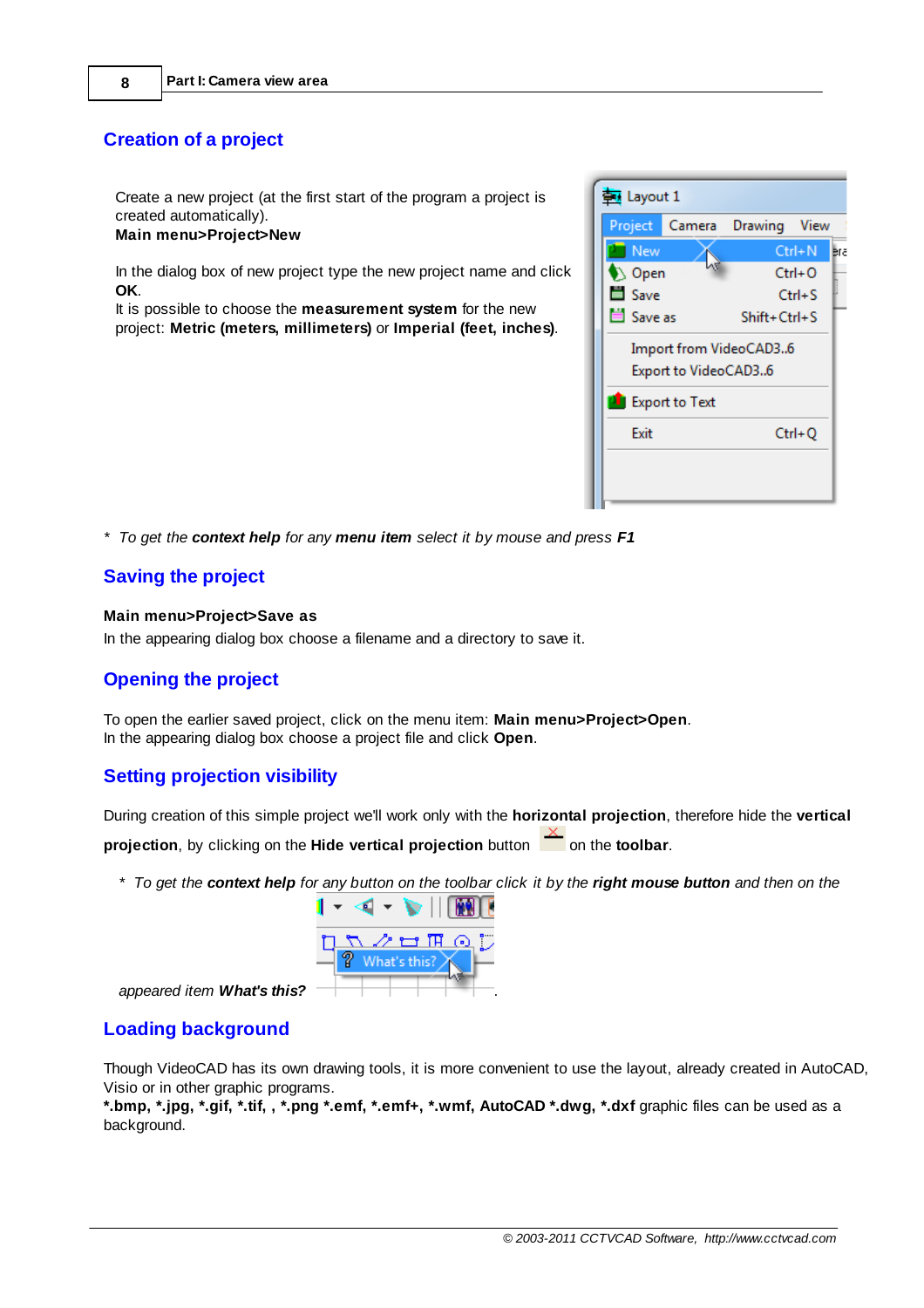| nera                                         | Drawing<br>View<br><b>Scale</b> | Constructions<br>Edit<br><b>Cables</b><br>Criteria |
|----------------------------------------------|---------------------------------|----------------------------------------------------|
| ē                                            | Save as                         | ⇆⇂                                                 |
|                                              | <b>id</b> Save as background    |                                                    |
| y<br>10<br><sup>剛</sup> la Copy to clipboard |                                 | 、 加 习 口 り ぐ !                                      |
|                                              | Load background                 | In Horizontal projection                           |
|                                              | Scale background                | In Vertical projection                             |
|                                              | Move background                 |                                                    |
|                                              | ▶<br>Hide background            |                                                    |
|                                              | Delete background               |                                                    |
|                                              | Background only                 |                                                    |
|                                              | <b>图 Layouts</b><br>Ctrl+L      |                                                    |
|                                              | Printer setup                   |                                                    |
|                                              | <i>▲</i> Print<br>$Ctrl + P$    |                                                    |
|                                              |                                 |                                                    |

To load a layout of surveillance site as a background, click on the item **Main menu>Drawing>Load background>In Horizontal projection**.

Choose the necessary file in the dialog box and click **Open**.

The background will appear in the horizontal projection along with the **Scale Background** dialog box . Using its tools is necessary to bring an image scale on the background in correspondence with the general VideoCAD scale.

| ? Ruler | Distance (m)            |
|---------|-------------------------|
|         |                         |
|         | -0<br>Real distance (m) |
| OK      | X Cancel<br>Help        |

Sequence of actions:

- Click the **Ruler** button.
- Specify by clicking 2 points on the background image, the **distance between which is known to you** (e.g., the length of a building, a wall, etc.). In the **Distance** box the measured distance at the current background scale will appear.
- Enter the **known distance** into the **Real distance** box and click **OK**.

The background will be automatically scaled so that the distance, specified by you, will be equal to the real distance value entered by you.

\* To get the context help for any window click it and press F1. If there is a Help button in the window, you *can click it.*.

\* In case of significant change of scale, the background can be displaced and disappear from the screen. *Find it, using the mouse.*

So, there is a plan of surveillance object at real scale and one camera on the screen.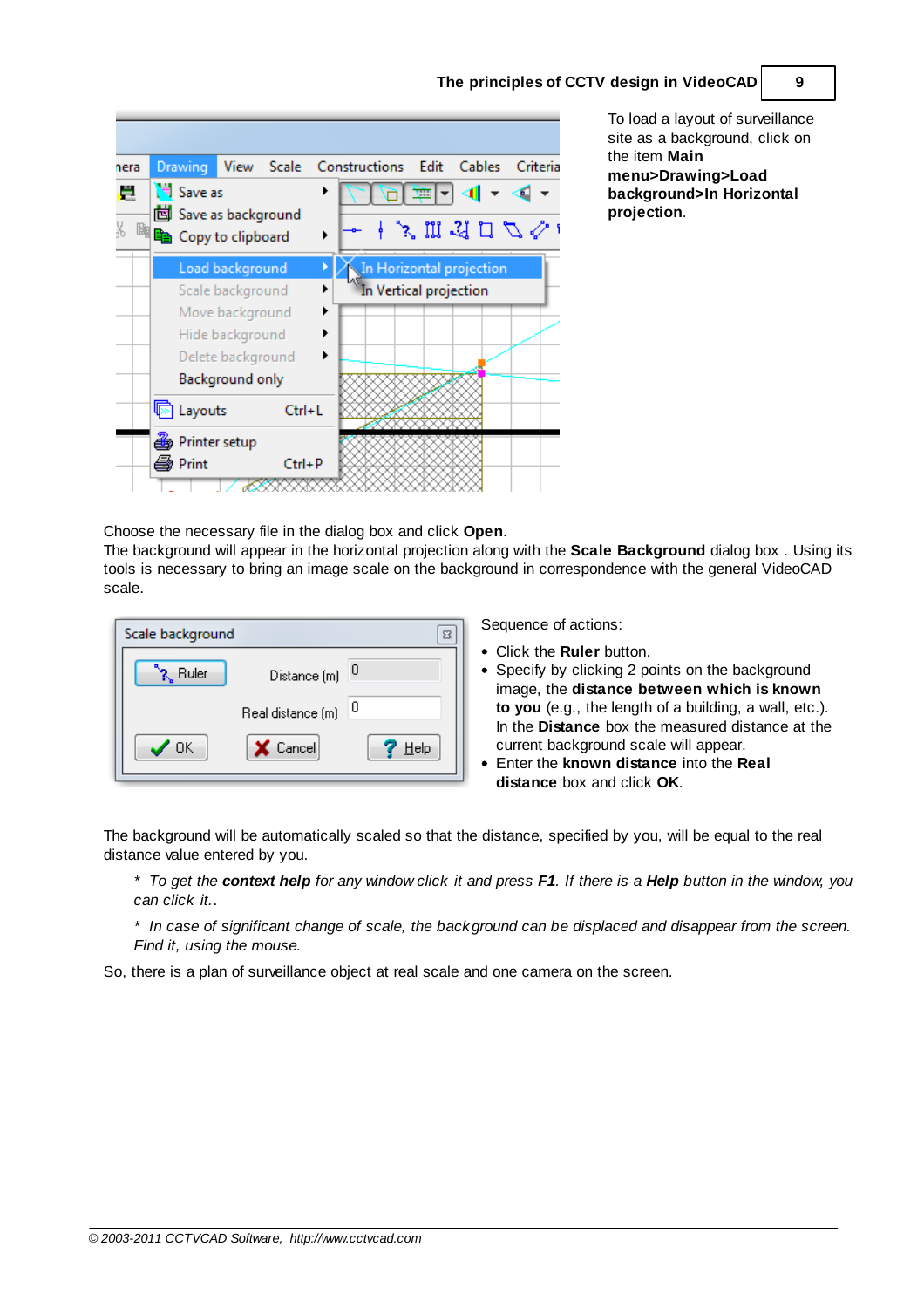### <span id="page-9-0"></span>**Presetting camera parameters**

Click the **Camera Geometry** button .

The **Camera geometry box** appears, in which you can see those parameters about which we read in the first part of the article.

If you move cursor to a box with a parameter, a name of the parameter will be shown.

*\* To get the context help for any box select it by mouse and press F1*



We can change values of parameters only in white boxes. Parameters in grey boxes are calculation results and for now we can do without studying them.

Now we'll set parameters preliminary, subsequently we'll be able to change any parameter for any camera.

The **Image sensor format** can be chosen only out from the list: **1/4", 1/3", 1/2", 2/3"**, and **1"**. Choose a value given in the camera manual in this box.

The most popular formats are **1/4"** (for the mini- and DOMEcameras), **1/3"** (for the better part of cameras) and **1/2"** (for the certain cameras of extended quality).

A **Lens focal length** can be chosen out of the list or typed. Meanwhile it is possible not to change this parameter. We'll choose a focal length later.

Choose from the list or enter from keyboard **Height of installation**. Possible height of installation is determined by room parameters, requirements of vandal-protectability, etc.

For surveillance over people you should set **Height of view area lower bound - 1 m.**, **Height of view area upper bound - 2 m**.

**View area upper bound distance** is possible not to change yet, we'll do it later.

#### **Fig. 8. Camera geometry box.**

Close **Camera geometry** box.

In **Graphics window** on a background of the object's plan you see one camera with a projection of view area, calculated according to the set parameters.

Pay attention to the buttons of the Toolbar. These buttons switch on and off



displaying **View area edges**, **View area projection border lines**, **hatching or filling of view area projection, control displaying spatial resolution, considering shadows, displaying view area in the 3D window** accordingly. Try these buttons in order to see, how they operate.

If the 3D View area button  $\blacksquare$  is down, these area will be displayed as three dimensional and semi-transparent *in the 3D window. This will allow us to see the camera view area from the outside.*

#### <span id="page-9-1"></span>**Placement of the camera on layout**

Switch to the **Selection mode**, by clicking on the **Select/Edit** button  $\boxed{\mathbb{N}}$ . You can switch to the **Selection** mode by pressing **ESC** key.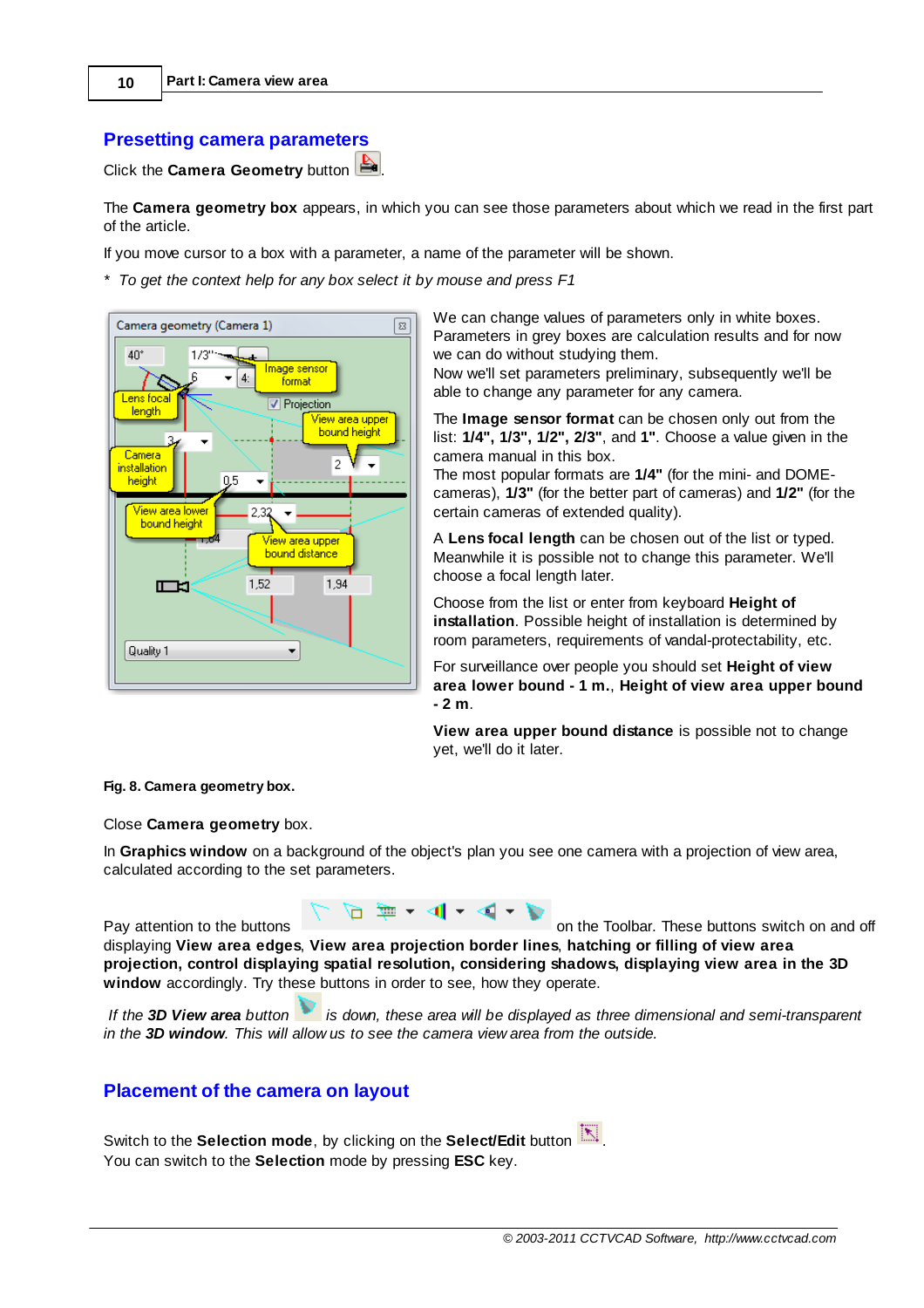

Click on the plan near the camera's icon and drag the **selection window** diagonally to enclose the camera's lens. Then click once again. The camera's icon will become lilac - the camera will be **selected**.

\* It is similarly possible to select some objects simultaneously, and not only cameras, using the selection *window.*

- *\* It is possible to select one camera, just having click precisely on its lens.* .
- \* For more information about various opportunities of selection and removal of selection from objects see the

*description of the Select/Edit button in the Help system.*

- *\* Pay attention to tips, which are displayed on Status bar below the window.*
- *\* You can stop any operation by the Stop operation button or by the ESC key.*

#### **To move the loaded camera**:

- Select the camera by clicking on its lens;
- Move the cursor to the lens, then press the left mouse button;
- Keeping mouse button pressed, move the selected camera to a new place;
- Release the left mouse button.



R

Camera 2

For moving any selected objects you can use **Move**  $\overrightarrow{f}$  tool. To do this, select the objects, choose the **Move** button on the **Toolbar**, then specify by clicking initial and final point of moving on the layout.

**For tilting and panning the loaded camera on the layout** in **Select /edit** mode:

- Move the cursor to the pink grip in the middle of the view area bound. Thereupon, the point will be outlined by red square;
- Click on it by mouse;
- Move the cursor;
- To stop tilting or panning click once again on a point where the middle of the view area bound is to be located.

If the projection is too wide or narrow, choose lens focal length. It can be done directly in Graphics window, using the **Focal length** box





**To change lens focal length of the loaded camera on the layout** in **Select /edit** mode: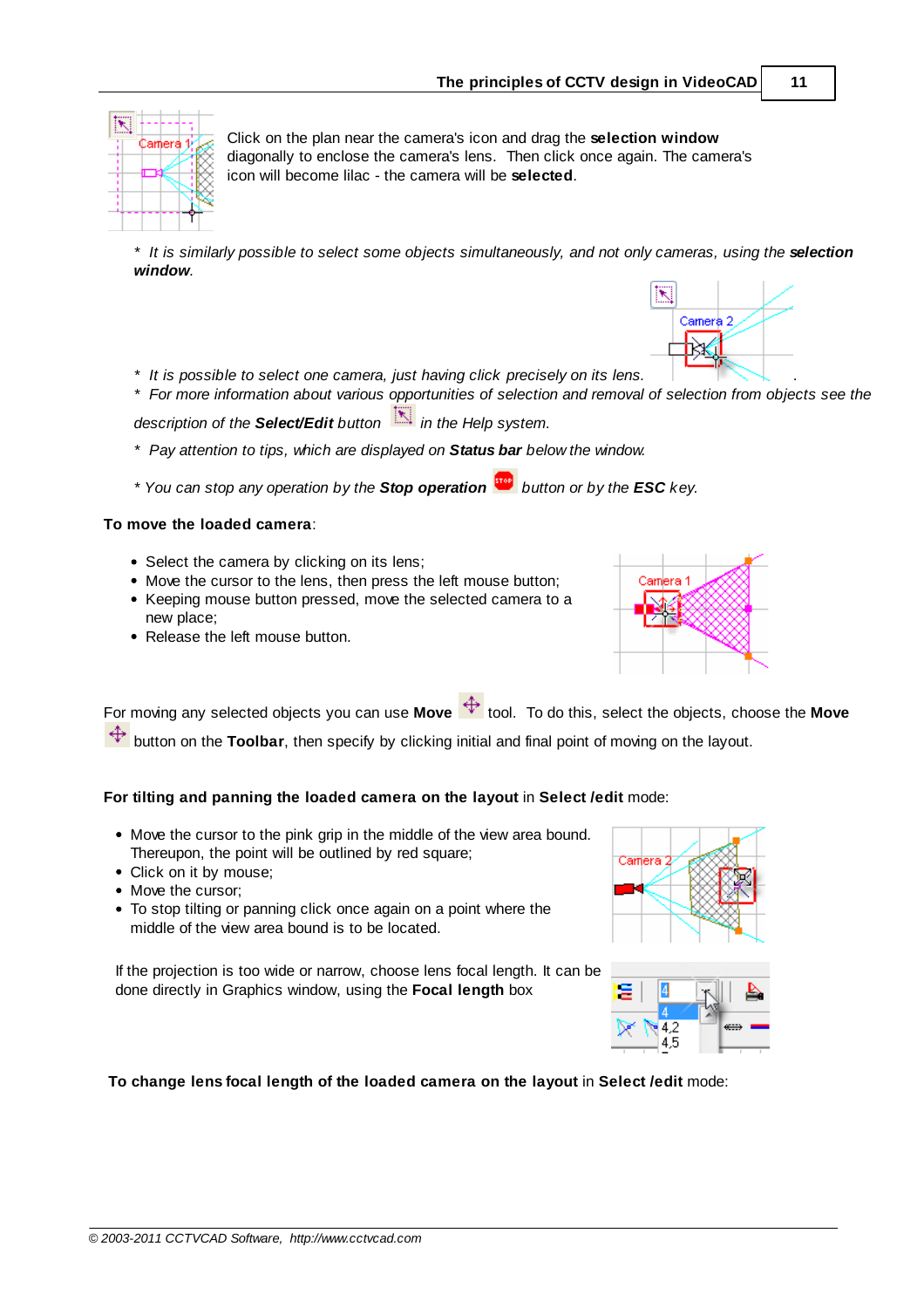- **12 Part I: Camera view area**
- Move the cursor to any orange grip on the ends of view area bound. Thereupon, the point will be outlined by red square;
- Click on it by mouse;
- Move the cursor;
- To stop changing focal length click Once again on a point where the end of view area bound is to be located.

In order to change **Camera installation height**, **Heights of view area upper and lower bounds** it is more convenient to use **Camera geometry** box, which can be displayed or hidden at any moment by

clicking the button  $\mathbf{B}$ 



Use **moving**, **rotating**, changing of the **view area upper bound** and **lens focal length** to locate and adjust the first camera in the optimum way.

# <span id="page-11-0"></span>**Three-dimensional model of image from the camera**

It is possible to see 3D model of **image from this camera**.

To get the image click on the **D window** button *.*



**Fig. 9. 3D window.**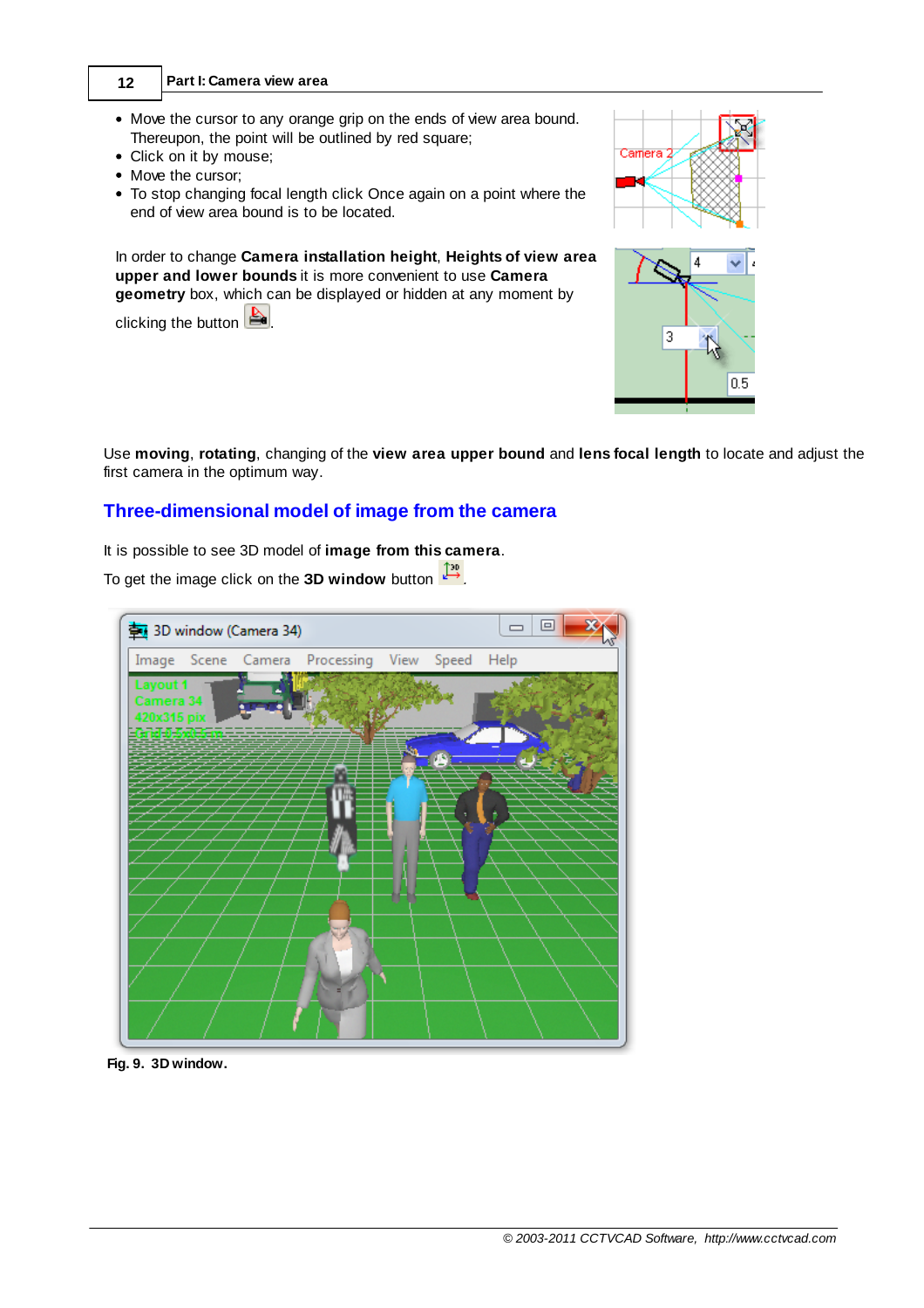#### **The principles of CCTV design in VideoCAD 13**

In order to see, how a person or a car will appear in view area of the camera, click on the **3D model** button on the **Toolbar**, and then click on any point within the limits of **view area projection**.

Ŧ =Unassigne 4.71  $\frac{1}{20}$   $\frac{1}{2}$ А M. 一品( -71 babe black\_men  $\blacksquare$  bmw bus chair fence Fencina One click grass <mark>placing 3D model</mark> on the layout short\_boy **CEI** subaru table

*\* Located 3D model is possible to select, move, rotate and copy, as well as the camera.*

It is possible to draw walls, windows, doors, various objects in 3D space, using tools from the main menu **Main**

**menu> Constructions>** … or corresponding buttons  $\mathbf{r} \rightarrow \mathbf{r} \in \mathbb{R}$  **i**  $\mathbb{Z} \cup \mathbb{Z} \rightarrow \mathbb{Z}$  on the **Toolbar**.

Such modeling in VideoCAD is performed as well easy, as in 2D space. You do not need to study complexities of 3D modeling for this purpose!

By double-clicking or right-clicking on the **3D window** you can open the **Image parameter panel**, which allow to obtain an image, that is **very similar to the image from the real camera** taking into account parameters of the scene, possible distortions of real cameras and DVRs.

For more information about this see **Help system**, chapter **3D window**.

## <span id="page-12-0"></span>**Copying cameras**

Switch to the **Selection mode** again and select the only camera by **selection window** or by clicking on its lens.

Click **Copy** button

The camera will be copied.

**Click Paste button** 

Specify by clicking the place for new camera. **New camera box** will appear. In this box you can change camera name and enter the description for it.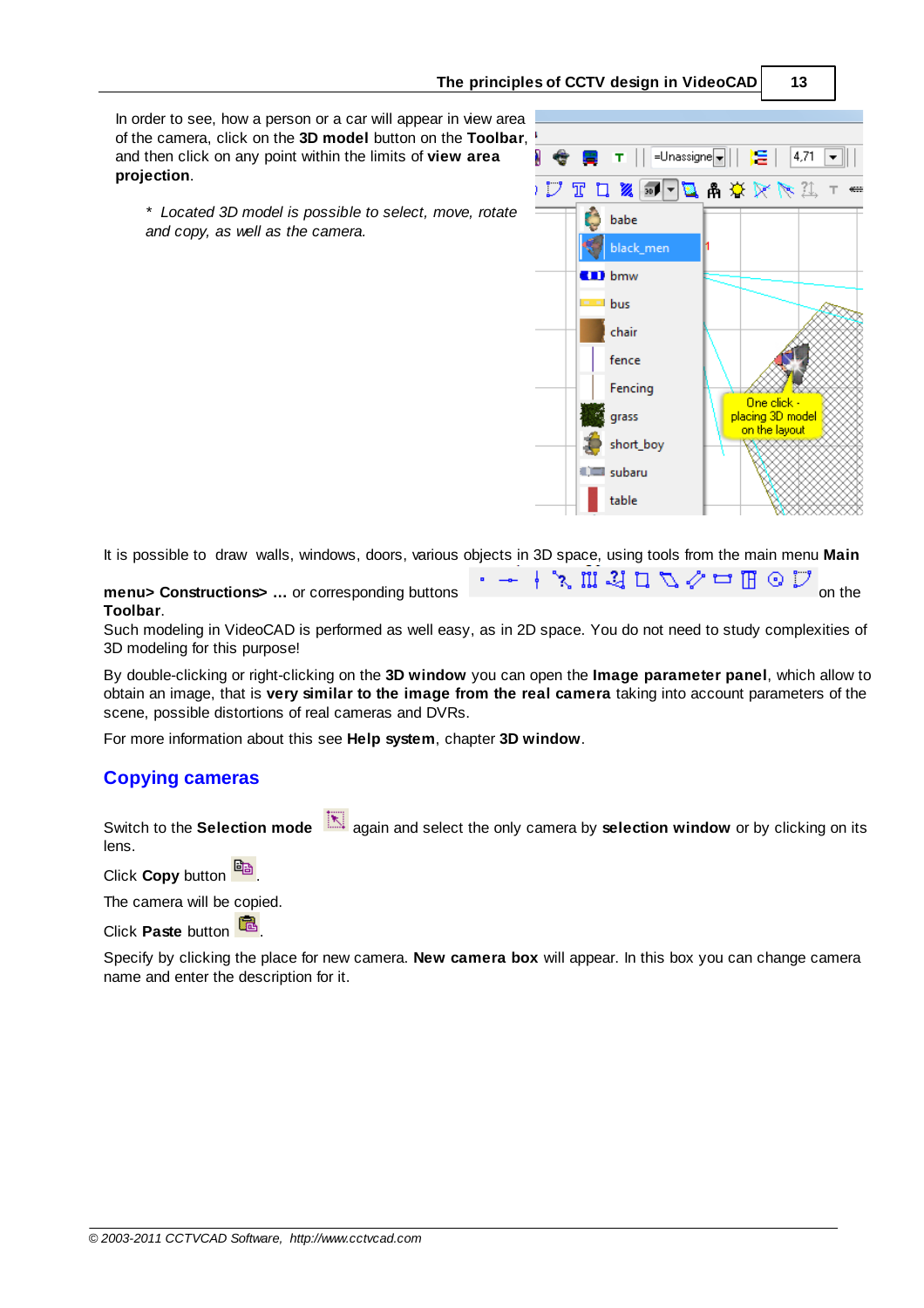| New camera          |                        | $\Sigma$ |
|---------------------|------------------------|----------|
| Camera number<br>2  | Additional information | 止        |
| Name                |                        |          |
| Camera 2            |                        |          |
| Camera icon         |                        |          |
| □<<<br>indoor/fixed |                        |          |
| $\sqrt{a}$          | X Cancel               |          |

You should not change value in **Camera number** box now. In the **Camera Icon** combo box you can choose an icon for the camera.

### Click **OK**.

The exact copy of the first camera will be created on the plan. Specify by clicking the places for all other cameras in the project, creating new cameras every time.

After creation of all cameras, click on the **Stop operation** or **Select/Edit** button.

## <span id="page-13-0"></span>**Active camera**

Pay attention, that the icon of the first camera is **red highlighted**, and icons of other cameras are blue. The first camera is **active**. Parameters of **active** camera are displayed in **Camera geometry** box. The image from the **active** camera can be seen in the **3D window**, the **active** camera can be rotated in both planes. You can change lens focal length by moving pink grips on the layout. View of **active** camera view area can be changed by clicking

the buttons .

 $\Box$  = - 4 - 4 - 5

Other cameras can be moved, rotated, copied, but it is impossible to change **parameters of their view areas**.

In order to **activate** another camera – double click precisely on its lens

\* It is possible to **activate** cameras sequentially by **Alt+Space** hot keys or choose any camera from the **A**



**ctive camera** combo box on the **Tool bar**.

### <span id="page-13-1"></span>**Arrangement of cameras**

Moving cameras, changing their view area parameters, get optimum layout.

If necessary, create new cameras by copying the existing ones. Delete the cameras which became unnecessary.

To delete the camera, select it and click on the **Erase** button *o* or press **Del** on the keyboard.

- *\* Active camera can not be deleted.*
- \* You can rename, delete, activate cameras from the list of cameras which can be displayed by clicking on

*the Camera list button .*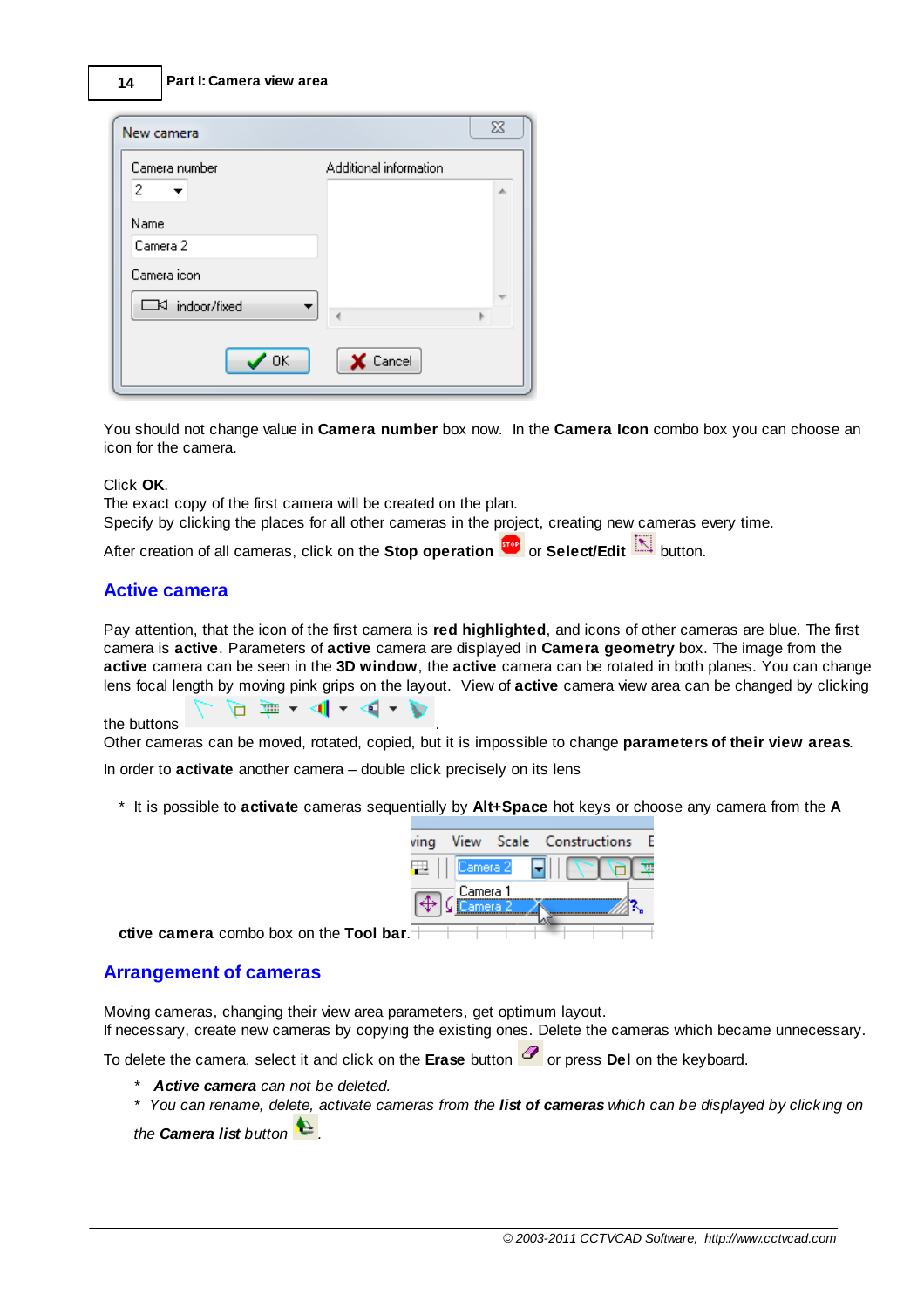## <span id="page-14-0"></span>**Completion of the project**

Layout of cameras is ready, all you have to do is to print it out or to export it to any format: **\*.bmp, \*.jpg, \*.gif, \*. tif, , \*.png \*.emf, \*.emf+, \*.wmf, AutoCAD \*.dwg, \*.dxf** for further processing.

It is possible to get static and animated **three-dimensional models of images from all cameras** in the project, to get directly on the plan **person detection area, person identification area, vehicle license plate reading area**, taking into account the **image quality** of each camera.

We can show the **control areas** of cameras taking into account shadows arisen from obstacles on the scene. We can visualize by color spatial resolution and field of view size of cameras inside the view area projections. We can calculate and model **depth of field** for every camera.

It is possible to specify **scene illumination** and **place illuminators**, then assign **sensitivity and resolution** parameters and obtain image models taking into account these parameters.

It is possible to assign **real camera models** with known parameters to the cameras in the project.

It is possible to get **detailed adjustable table** with all parameters of all cameras and export the table to \*.txt, \*. csv, \*.htm, \*.rtf, \*.xls formats.

It is possible to add **constructions**, **texts**, **frame** and **Title-Block** to the layout.

It is possible to get a **text file** with full description of all cameras in the project, which can be later inserted into explanatory note.

It is possible to calculate **length and parameters of signal and power cables** and many others.